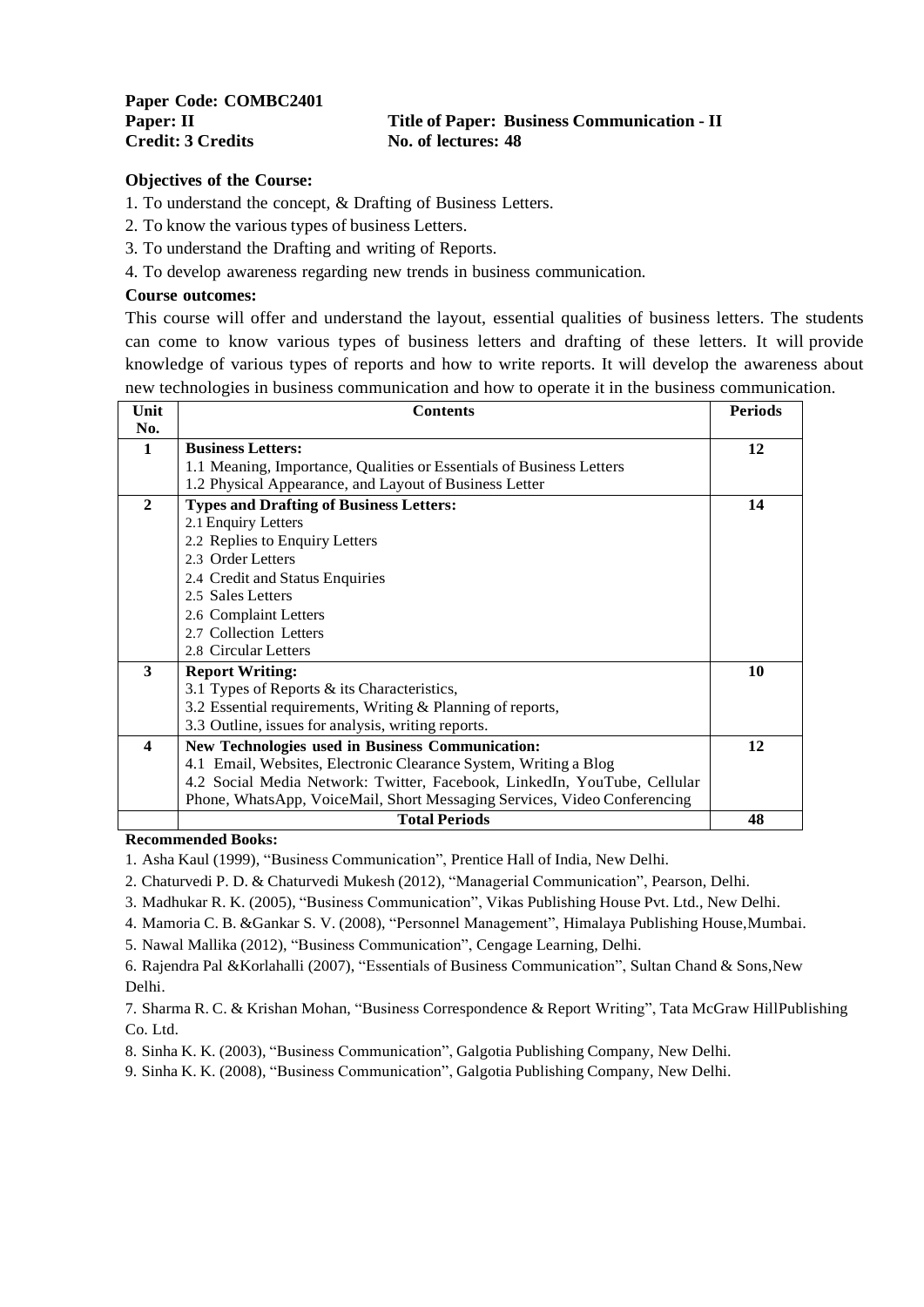# **SYLLABUS FOR S. Y. B. Com. (w. e. from June, 2020) Academic Year 2020-21**

**Class : S. Y. B. Com. (Semester- IV) Title of Paper : CORPORATE ACCOUNTING – II Paper Code : COMCA2402 Paper : PAPER - II Credit : 04 No. of lectures: 48**

# **Learning Objectives:**

- To know the concept of reconstruction and its procedure.
- To introduce about the meaning and procedure of amalgamation and absorption of companies.
- To make aware the students about the conceptual aspects of liquidation of companies.
- To introduce about the inventory and payroll accounting using Tally software.

# **Learning Outcome:**

The course will help the students to get knowledge about corporate accounting procedure such as reconstruction of companies, amalgamation and absorption of companies. Itwould also enable the students to know the procedure of liquidation or winding up of companies. This course will also help the students to make aware about the use of tally accounting software in companies for recording inventory as well as payroll accounting and generation of reports.

### **CONTENTS**

### **Unit 1: Accounting for Reconstruction:** (Numerical Problems) **(10)**

- 1.1 Introduction, Meaning and Types of Reconstruction
- 1.2 Meaning and Concept of Internal Reconstruction
- 1.3 Accounting Entries: Alteration of Share Capital, Reduction of Share Capital, Reduction in Liabilities, Cancellation of Expenses, Losses etc.
- 1.4 Preparation of Balance Sheet after Internal Reconstruction
- Unit 2: Accounting for Amalgamation and Absorption: (Numerical Problems) (16)
	- 2.1 Introduction & Meaning of Amalgamation and Absorption,
	- 2.2 Concept of Vendor and Purchasing Companies

2.3 Purchase Consideration – Lump sum, Net Asset & Net Payment Meth

2.4 Accounting Entries in the books of Vendor and Purchasing Companies

2.5 Preparation of Balance Sheet after Amalgamation and Absorption (Simple problems excluding merger and acquisition)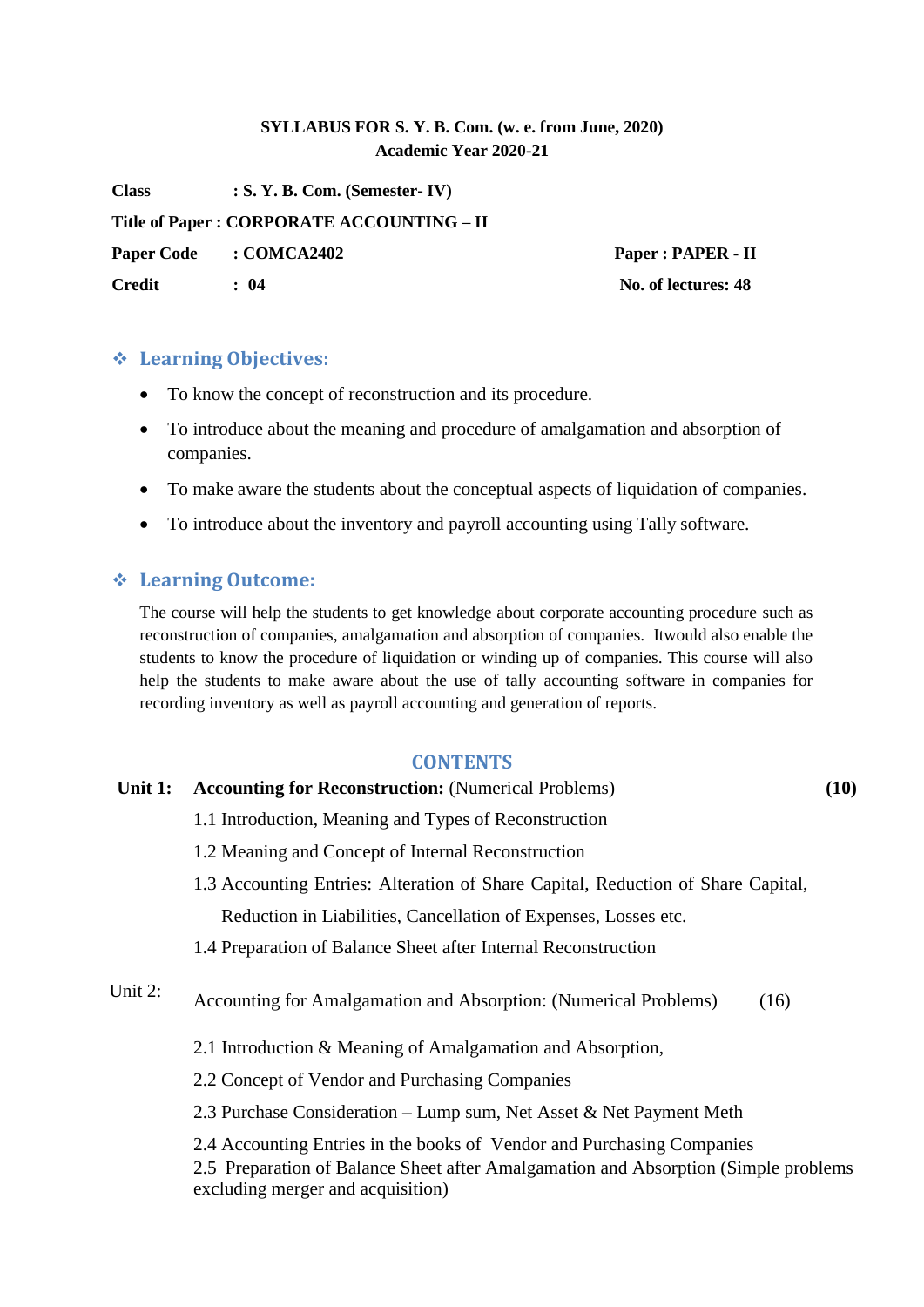# **Unit 3: Company Liquidation Accounts:** (Numerical Problems) **(10)** 3.1 Meaning and Introduction of Liquidation of Company 3.2 Modes of winding-up, 3.3 Preparation of Statement of Affairs and Deficiency Account. **Unit 4: Inventory and Payroll Accounting using Tally:** (Basic Theory & Lab Practical) **(12) 4.1 Inventory Accounting:** Introduction & Features of Inventory Accounting, Creation of Unit (Simple and Compound), Stock Group, Stock Items, Vouchers entries including GST, Report: Stock Summary.

**4.2 Payroll Accounting:** Introduction, Features of Payroll, Creation of Payroll units, Pay heads, Pay Slip, Pay Sheet, Payroll Reports, Statement of Payroll.

## **Recommended Books & Journals:**

- Advanced Accounts: By M.C. Shukla & S.P. Grewal (S.Chand & Co. Ltd.)
- Advanced Accountancy: By S.P. Jain & K.N. Narang ( Kalyani Publishers)
- Corporate Accounting: By Dr. S. N. Maheshwari & S.K. Maheshwari
- Accounting Standards Institute of Chartered Accountants of India.
- The Chartered Accountant: Journal of the Institute of Chartered Accountants of India.
- The Accounting World: ICFAI Hyderabad
- Journal of Accounting & Finance: Accounting Research Association of Jaipur.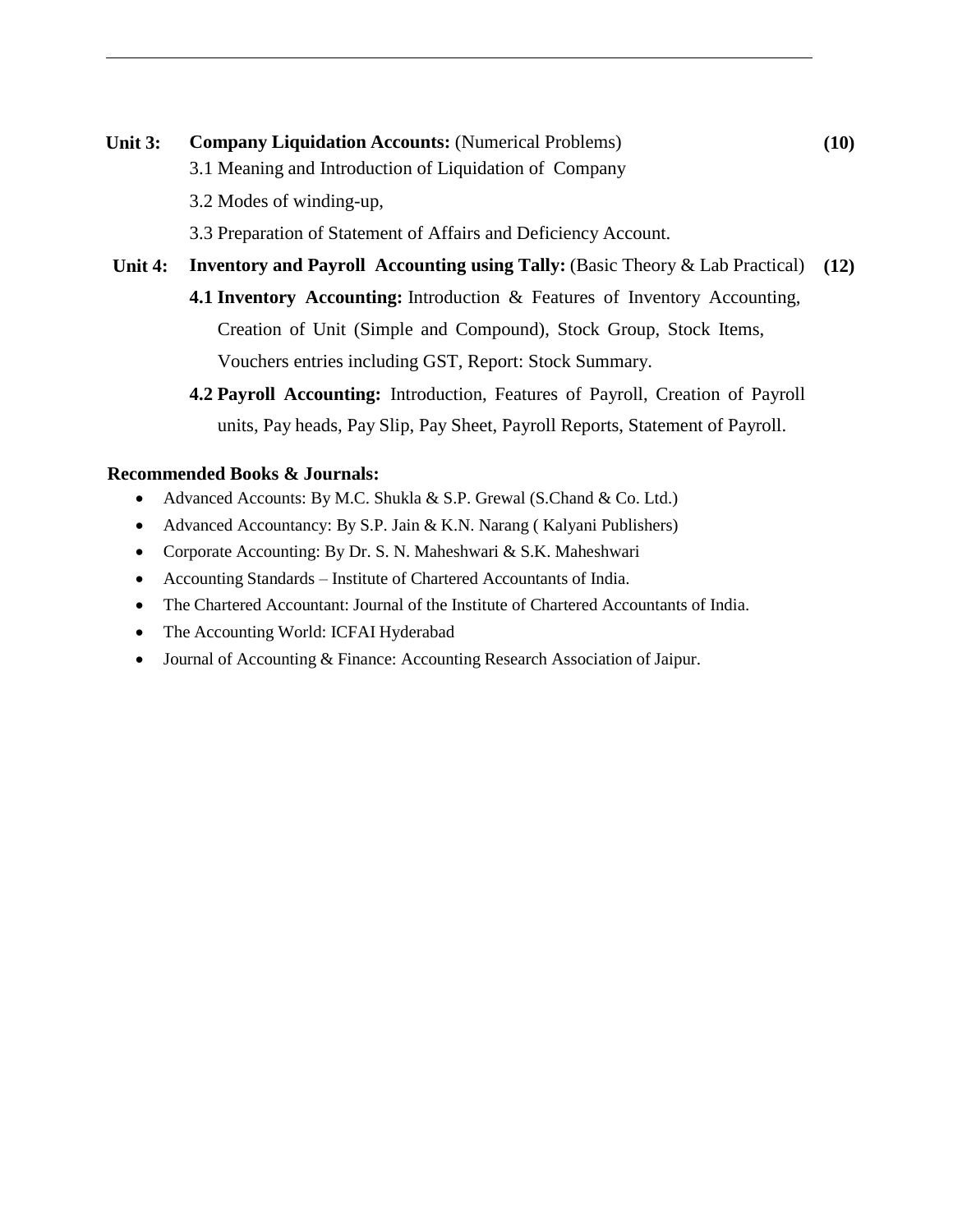# **Academic Year 2020-2021 Subject: Economics Class: S.Y.B.COM Year : II (Semester-IV) Title of Paper : Macro Economics- II Paper Code: COMBE2403 Credit: 03 Lectures: 48**

## **Objectives:**

**1.** To acquaint students with the basic concepts of Macro Economics.

**2.** To help students understand the behaviour of the economy as a whole.

**3.** To equip students with the tools for analysing the relationship among broad aggregates.

### **Outcomes**

**1.** Students would be able to understand the functioning and interlink ages amongst macro-economic variables.

**2.** The course will equip the students with the tools to understand the behaviour of the economy.

**3.** The students would be able to they would be able to apply economic reasoning to problems of the economy.

| Unit 1 | <b>Value of Money</b>                               | 14 |
|--------|-----------------------------------------------------|----|
|        | A) Meaning and Concept of Value of Money            |    |
|        | B) Fisher's Quantity Theory of Money                |    |
|        | C) Cash Balance Approach                            |    |
| Unit 2 | <b>Inflation and Deflation</b>                      | 12 |
|        | A) Meaning and Types of Inflation                   |    |
|        | B) Causes and Effects of Inflation                  |    |
|        | C) Deflation-Meaning Causes and Effects             |    |
| Unit 3 | <b>Trade Cycles</b>                                 | 8  |
|        | A) Meaning and Features of Trade Cycles             |    |
|        | B) Phases of Trade Cycles                           |    |
|        | C) Policy and Control of Trade Cycles-              |    |
| Unit 4 | <b>Public Finance</b>                               | 14 |
|        | A) Meaning, Nature and Scope of Public Finance      |    |
|        | B) Public Revenue and Expenditure                   |    |
|        | C) Types of Taxation                                |    |
|        | D) Principles and Effects of Taxation               |    |
|        | <b>Reference Books:</b>                             |    |
|        | 3. Macro Economics, H L Ahuja, S Chand Pulbications |    |

4. Sthul Arthashastra (Marathi), Ram Deshmukh, Vidya Prakashan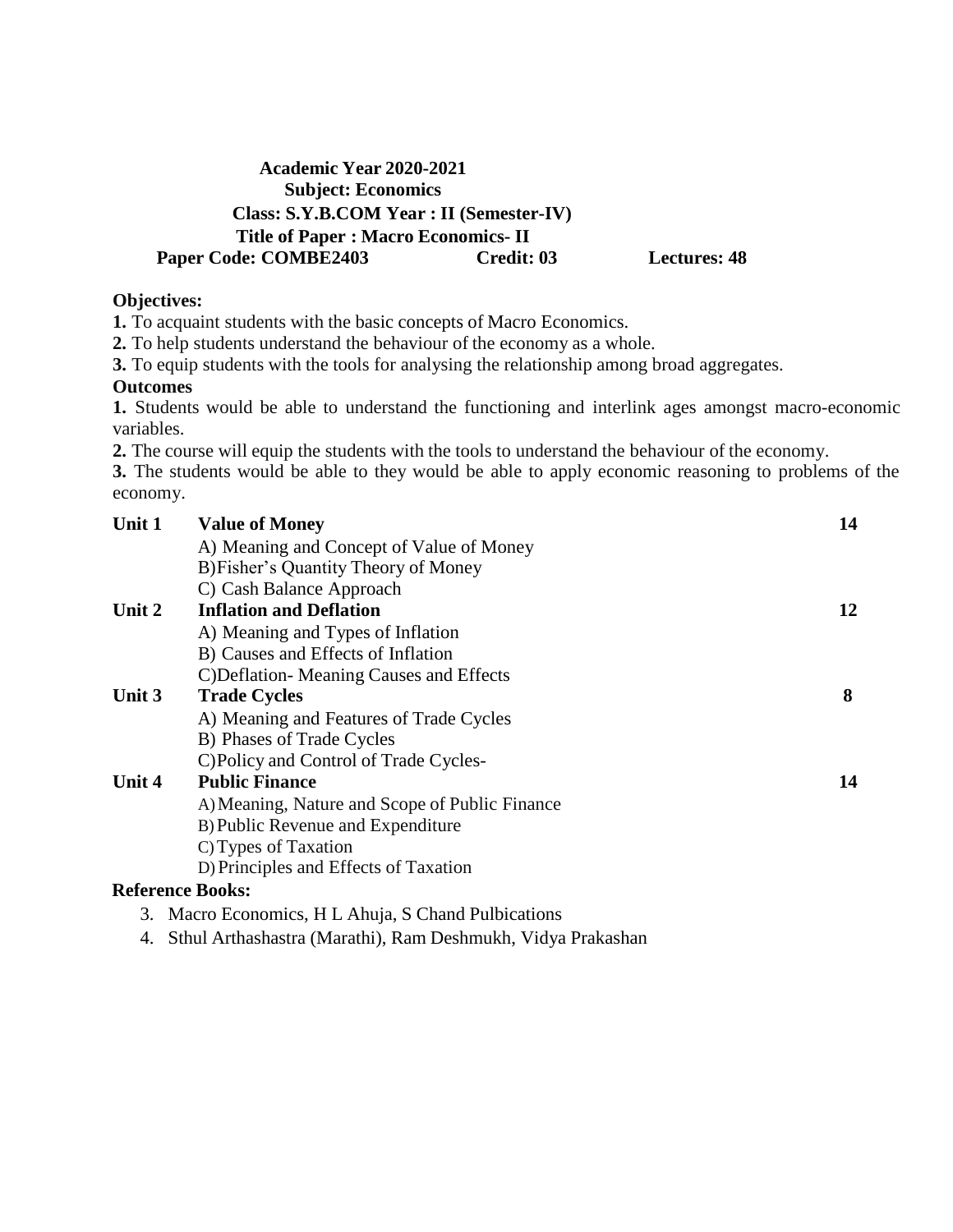#### **Class: S.Y. B.Com. (Semester – IV) Paper Code: COMBM2404 Paper: II Title of Paper: Business Management-II Credit: 3 Credits No. of lectures: 48 Objectives of the Course:**

1. To adopt the right leadership style based on the exigencies of the situation.

2. To provide an understanding about recent trends in business management.

3. To enhance the knowledge and skills of students with changing business environment.

#### **Course outcome:**

The course will help the students to adopt the right leadership style based on the exigencies of the situation. This will provide an understanding about recent trends in business management. This will also help to enhance the knowledge and skills of students with changing business environment.

| Unit                    | <b>Contents</b>                                                              | <b>Periods</b> |
|-------------------------|------------------------------------------------------------------------------|----------------|
| No.                     |                                                                              |                |
| $\mathbf{1}$            | <b>Unit-I Motivation</b>                                                     | 12             |
|                         | 1.1 Motivation                                                               |                |
|                         | 1.1.1 Motivation-Meaning, Importance                                         |                |
|                         | 1.1.2 Theories of motivation, Maslow's Need Hierarchy Theory, Herzberg's     |                |
|                         | Two factors Theory, Douglas Mc Gregor's Theory of X & Y & Ouchi' Theory Z.   |                |
| $\overline{2}$          | Unit-II Leadership and Indian Management Thinkers                            | 12             |
|                         | 2.1 Leadership                                                               |                |
|                         | 2.1.1 Meaning, Importance, Qualities                                         |                |
|                         | 2.1.2 Functions of a Leader, Leadership Styles for Effective Management      |                |
|                         | 2.2 Indian management thinkers- Mahatma Gandhi, Dr.<br>Babasaheb             |                |
|                         | Ambedkar, Pandit Jawaharlal Neharu, Chatrapati Shivaji Maharaj               |                |
| 3                       | Unit-III Co-ordination and Control                                           | 12             |
|                         | 3.1Co-Ordination And Control                                                 |                |
|                         | 3.1.1 Co-Ordination- Meaning and Need, Techniques of establishing Co-        |                |
|                         | ordination, difficulties in establishing co-ordination                       |                |
|                         | 3.1.2 Control-Need, Steps in the Process of Control                          |                |
| $\overline{\mathbf{4}}$ | Unit-IV RECENT TRENDS IN BUSINESS MANAGEMENT                                 | 12             |
|                         | 4.1 Business Ethics-Introduction, Meaning, Definition, Needs, Scope, Code of |                |
|                         | conduct for Professional Management                                          |                |
|                         | 4.2 Corporate Social Responsibility- Introduction, Meaning, Definition, CSR  |                |
|                         | of Business in India- CSR committee, Activities.                             |                |
|                         | 4.3 Corporate Governance- Introduction, Historical background, Need and      |                |
|                         | Importance                                                                   |                |
|                         | 4.4 Disaster Management- Introduction, Meaning, Definition, Types,           |                |
|                         | Importance                                                                   |                |
|                         | 4.5Management of Change- Introduction, Dimension of change, Planned          |                |
|                         | change, Resistance to change                                                 |                |
|                         | 4.6 Schemes of Govt.                                                         |                |
|                         | 4.6.1 Make in India                                                          |                |
|                         | 4.6.2 Make in Maharashtra,                                                   |                |
|                         | 4.6.3 Startup India.                                                         |                |
|                         | <b>Total Periods</b>                                                         | 48             |

#### **Recommended Books:**

1. Principles of Management - Koontz &O'Donnel

2. The Management Process - R S Davar

- 5. Principles & Practice T N Chhabra, Dhanapat Rai &Co.of Management.
- 6. Management LM .Prasad.
- 7. Super Highway: Bill Gates Foundation
- 8. Makers of Modern India NBT Publishers
- 9. Indian Business leaders

<sup>3.</sup> Essentials of Management - Koontz & O' DonnelTralei McGrow Hill Publishing House

<sup>4.</sup> Business Administration - Mritunjoy Banerjee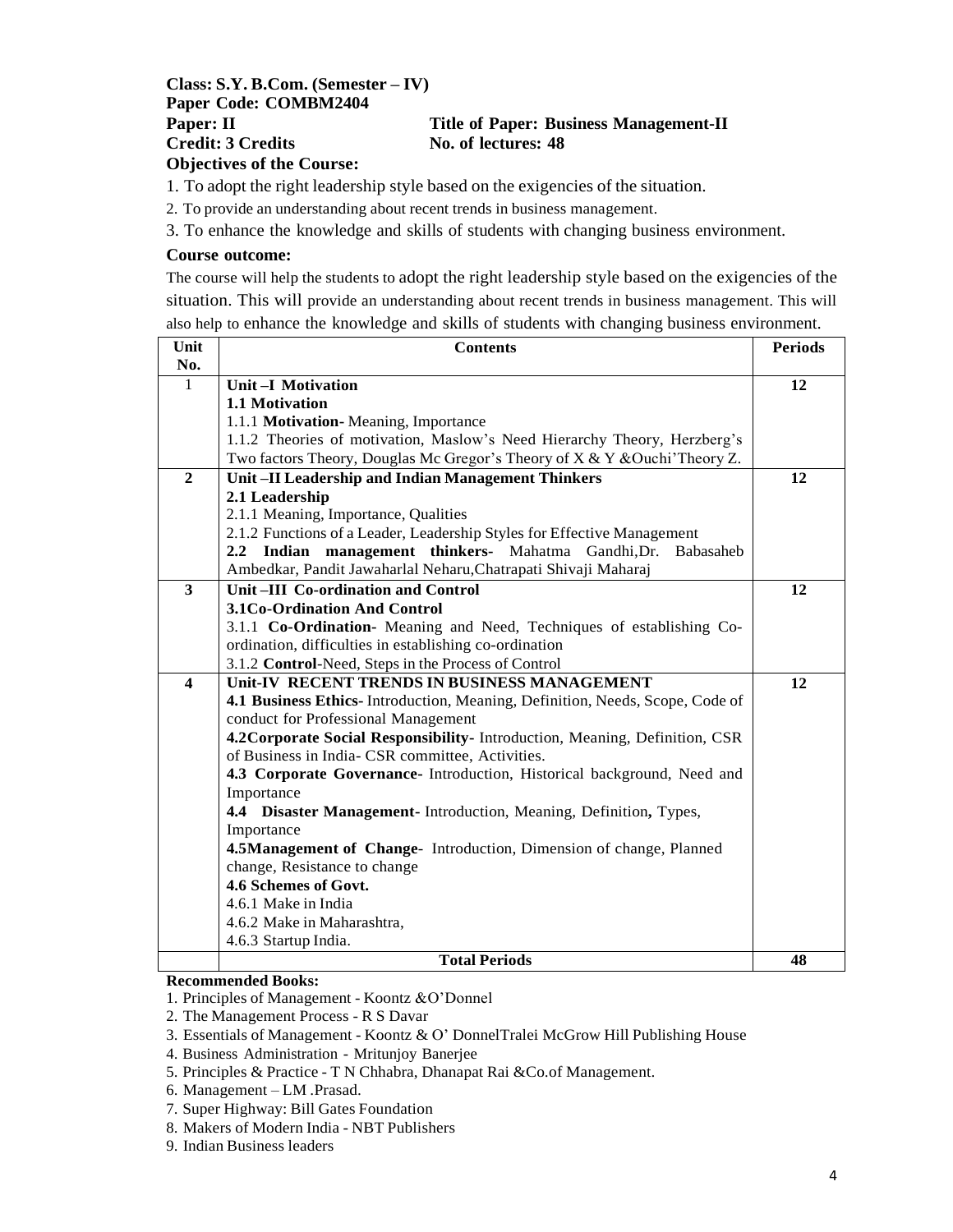#### **Class : S.Y. B.Com. (Semester IV) Title of Paper: Elements of Company Law-II Paper Code : COMCL2405 No of lectures: 48 Paper II**

#### **Credits : 3 Credits**

#### **A) Course Objectives:**

1. An understanding of how companies are governed and respective roles of the Company Directors and Shareholders.

2 An understanding of the role of a shareholder, share register and the principles and procedures involved in share registration.

3 Understanding of the Listing requirements, the prospectus and knowledge of the practical procedures involved.

#### **B) Course Outcomes:**

This Course help to getting the knowledge the duties and responsibilities of Key Managerial Personnel, understanding the companies meeting procedures under company law, understanding the companies winding up.

| Sr. No. | <b>Contents</b>                                                       | <b>Lectures</b> |
|---------|-----------------------------------------------------------------------|-----------------|
| Unit 1  | <b>E-Governance and E-Filing:</b>                                     |                 |
|         | 1.1 Introduction- Meaning and objectives of E-Governance              | 08              |
|         | 1.2 E-filing - Definition, Advantages, Procedure                      |                 |
|         | 1.3 DIN-Directors Identification Number                               |                 |
| Unit 2  | <b>Management of Company:</b>                                         |                 |
|         | 2.1 Board of Directors: Definition, Powers, Role                      |                 |
|         | 2.2 Director: Meaning Types, Qualifications and Disqualifications,    |                 |
|         | Powers, Duties, Remuneration of Directors                             | 14              |
|         | 2.3 Managing Director- Meaning, features and Distinction between      |                 |
|         | Director and Managing Director                                        |                 |
|         | 2.4 Corporate Social Responsibility- Concept, Activities under CSR    |                 |
| Unit 3  | <b>Company Meetings:</b>                                              |                 |
|         | 3.1 Board Meeting - Meaning and Kinds                                 |                 |
|         | 3.2 Conduct of Meetings - Formalities of valid meeting [Provisions]   |                 |
|         | regarding agenda, notice, quorum, proxies, voting, resolutions        |                 |
|         | (procedure and kinds) minutes, filing of resolutions, Virtual Meeting | 14              |
|         | 3.3 Meeting of Share Holders                                          |                 |
|         | A. Annual General Meeting                                             |                 |
|         | <b>B.</b> Extraordinary General Meeting                               |                 |
|         | 3.4 Provisions regarding convening, constitution, conducting of       |                 |
|         | General Meetings (Section 101 to 114)                                 |                 |
| Unit 4  | <b>Revival and Re-habilitation of Sick Companies</b>                  |                 |
|         | 4.1 Determination of sickness of company, application for revival and |                 |
|         | re-habilitation. (Section 253 to 269)                                 |                 |
|         | 4.2 Compromises, Arrangements and Amalgamation: Concept and           | 12              |
|         | Purposes<br>of<br>Compromises,<br>Arrangements,<br>Amalgamation,      |                 |
|         | Reconstruction                                                        |                 |
|         | 4.3 Winding -up: Meaning of winding-up, Compulsorywinding-up,         |                 |
|         | Members' voluntary winding-up, Creditors' voluntarywinding-up         |                 |
|         | <b>Total Periods</b>                                                  | 48              |

#### **Recommended Books**

1) Bharat's – Companies Act, 2013 with comments, Edited by: Ravi Puliani, Advocate Mahesh Puliani, Bharat Law House Pvt. Ltd., New Delhi, 19th Edition, 2013.

2) Introduction to Company Law, Karn Gupta, Publication: LexisNexis, 2013, Gurgaon, Haryana, India.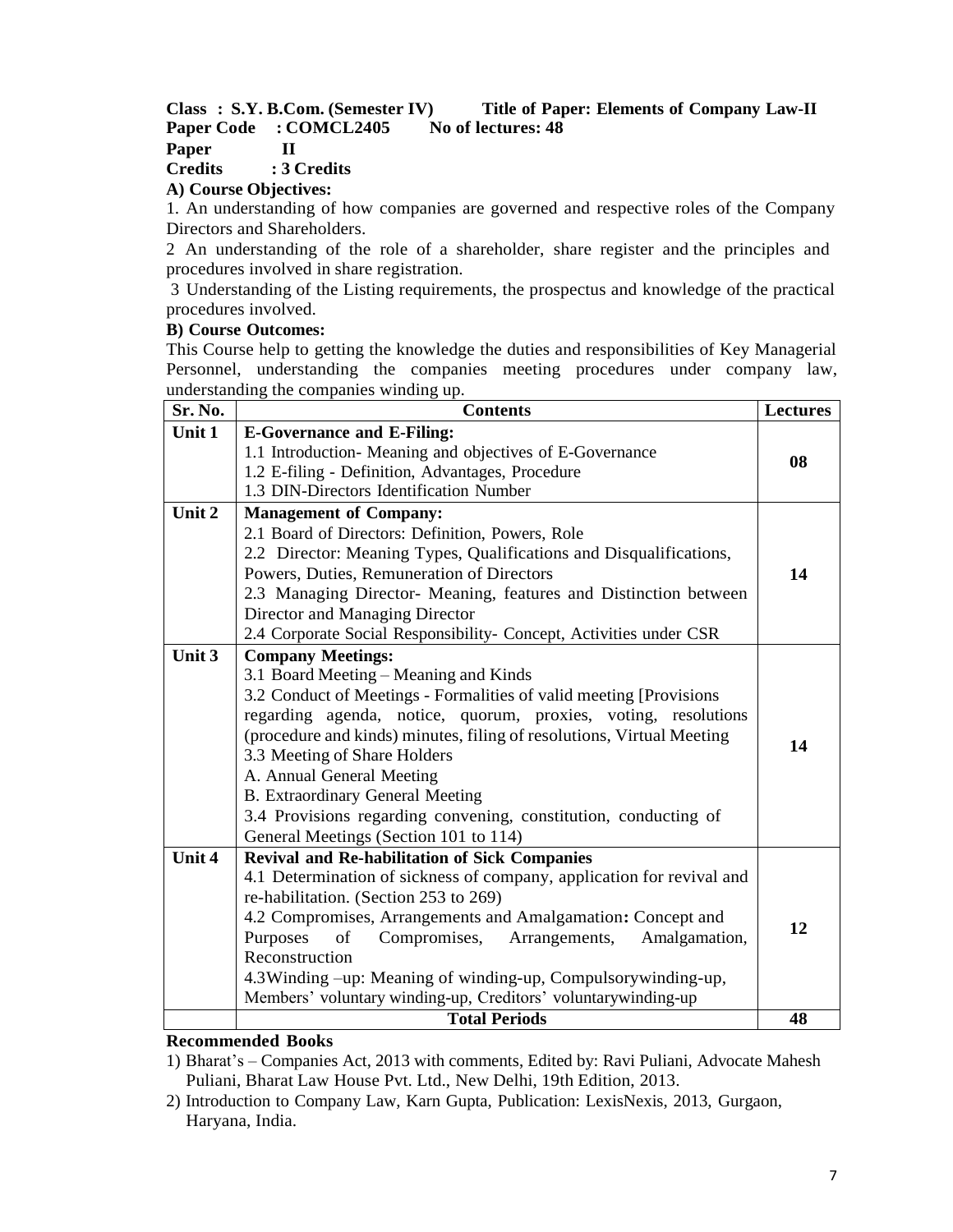- 3) The Companies Act, 2013. With notes to Legislative Clauses. 2014 Edition. Corporate Professionals – where excellence is Law, CCH – a Wolters Kluwer business. Wolters Kluwer (India) Pvt. Ltd., DLF – Cyber City, Gurgaon, Haryana (India)
- 4) Insights into the New Company Law PrachiManekar LexisNexis, Gurgaon, Haryana, India, 2013.
- 5) Taxman's, Company Law Ready Reckoner, V.S. Datey, Printed at Tan Prints (India) Pvt. Ltd. Jhajjar, Haryana, India., 13th September, 2013.
- 6) Analysis of Companies Act, 2013, Corporate Professionals where excellence is Law., CCH – a Wolterskluwer business., Corporate Professionals India Pvt. Ltd., New Delhi, India., Published by – Wolters Kluwer (India) Pvt. Ltd., 2013.
- 7) Company Notices, Meetings and Resolutions R.Suryanarayanan Kamal Law House
- 8) Meetings and Resolutions A.M.Chakraborti, B.P.BhargavaTaxmann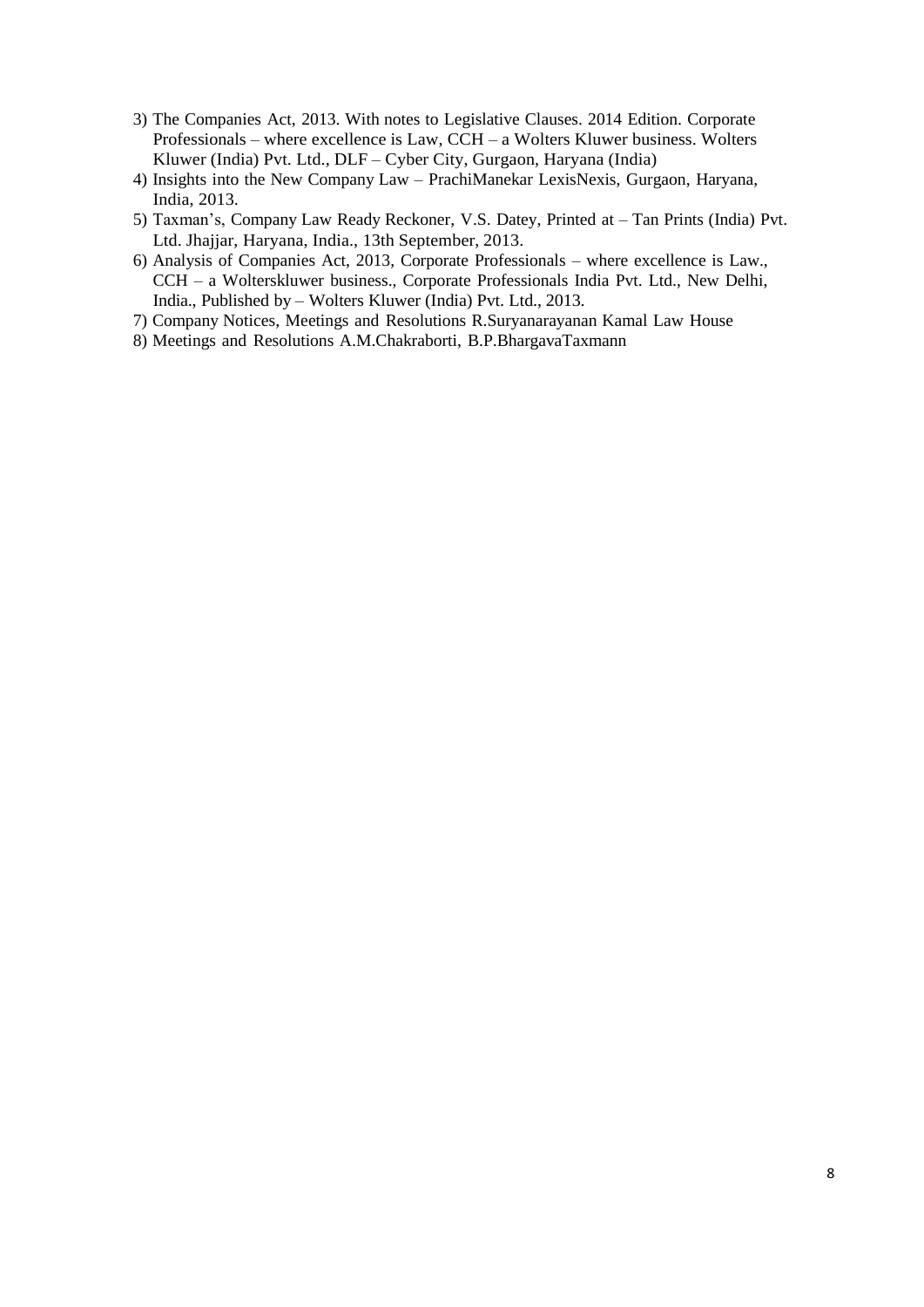# **SEMESTER – IV**

# **PAPER - I**

### **COMBS2401: Business Statistics-IV**

The main objective of this course is to acquaint students with the basic concepts of concepts,techniques & applications of Statistical Methods and Operations Research

# **A) Learning Objectives:**

- 1. Understand and masters the concepts, techniques & applications of Statistical Methods and OperationsResearch with real life situations.
- 2. To make students to understand the art of applying statistical techniques to solve some real lifeproblems
- 3. To fit the appropriate time series model that can be used.
- 4. To gain knowledge of Statistical Computations using statistical software.

# **B) Learning Outcome:**

Students should be able to:

- 1. Learan techniques & applications of Statistical Methods and Operations Research withreal life situations.
- 2. Learn business situations with real life situations.
- 3. Learn the concept of time series.

### **1 Time Series:**

Introduction, Definition, Components of Time Series, The Trend, Seasonal variation , Cyclical variation, Irregular variation, Methods of estimating Trends, Moving averages (with periods 3,4,5), Fitting of trend line and second degree curve, Exponential smoothing, Example and problems **(14)**

### **2 Simplex Method:**

Definition of Linear programming problem , Canonical and standard form duality relation between primal an dual, example and problems on simplex method two iterations only, meaning of unbounded solution, basic feasible solution, alternate solution, degenerate solution **(12)**

### **3 Transportation Problem (T.P). / optimization (only minimization):**

Introduction, balanced and unbalanced TP, Initial Basic Feasible Solution (IBFS) using NWCR, MMM, VAM, Optimal solution using MODI method. Example and problems.

# **4 Assignment Problem (A.P):**

Introduction, concept minimization and maximization, Hungarian method example and problems **(08)**

**(12**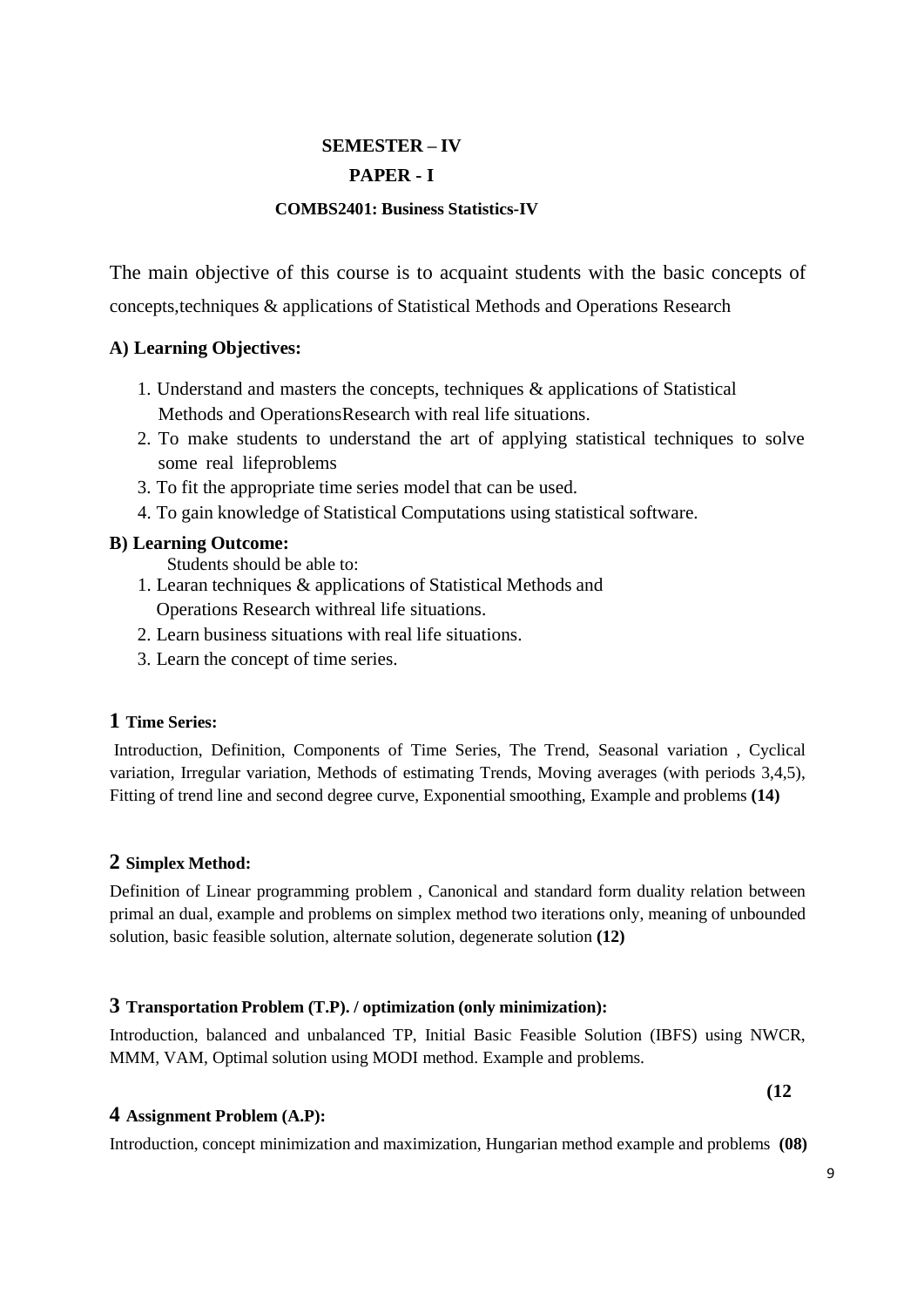#### **Academic Year 2020-2021 Subject: Economics**

# **Class: S.Y.B.COM Year – II (Semester-IV)**

# **Title of Paper: Indian Banking System-II**

# **Paper Code: Credit: 03 Lectures: 48**

# **A) Learning Objectives:**

**1)** To creates the awareness among the students of Indian banking system.

**2)** To enables students to understand the reforms and other developments in the Indian Banking 3.To provide students insight into the functions and role of Reserve Bank of India.

# **B) Learning Outcome:**

The main outcome of this course is acquaint students with various new concept of Banksand and modern technology in banking.

**1)** There will be practical and practical examinations for the special subjects at S.Y.B.Com.andT.Y.B.Com. Levels.

**2)** A Student must offer the same Special Subject at T.Y.B.Com.which he has

offered atS.Y.B.Com.

**3)** Every semester has three practicals and practical examination.

| <b>Topic-I</b> Financial Inclusion in India                                | 12 |
|----------------------------------------------------------------------------|----|
| 1.1 Financial Inclusion-Concept and Need.                                  |    |
| 1.2 Various Initiatives for financial inclusion.                           |    |
| 1.3 Role of Financial Inclusion                                            |    |
| 1.4 Challenges and Opportunities of Financial Inclusion.                   |    |
| <b>Topic-II</b> Development Banks in India                                 | 14 |
| 2.1 Development Bank-Meaning and Objectives.                               |    |
| 2.2 Structure of Development Banks in India.                               |    |
| 2.3 Role of development Banks in India.                                    |    |
| 2.4 Progress and Limitations of Development Banks in India.                |    |
| <b>Topic-III Modern Banking Environment</b>                                | 10 |
| 3.1 Wholesale Banking and Retail Banking.                                  |    |
| 3.2 Virtual banking and E-banking.                                         |    |
| 3.3 Merchant banking and Universal banking.                                |    |
| <b>Topic-IV Recent Trends in Indian Banking</b>                            | 12 |
| 4.1 Basel Norms - II and III                                               |    |
| 4.2 Bankruptcy Code                                                        |    |
| 4.3 Modern Autonomous System-Monetary Policy Committee,                    |    |
| Bank Board Bureau, Payment Regulatory Board.                               |    |
| 4.4 Settlement System-NPCI, CCIL, NECS.                                    |    |
| <b>Recommended Books:</b>                                                  |    |
| 1. Functions and Working of the RBI: Reserve Bank of India Publications.   |    |
| 2. Financial Sector Reforms and India's Economic Development: N.A.Majumdar |    |
| 3. Central Banking and Economic Development: Vasant Desai                  |    |
| 4. Monetary Economics: S.B. Gupta                                          |    |
| 5. Banking in India - S. Panandikar Banking: S.N. Maheshwar                |    |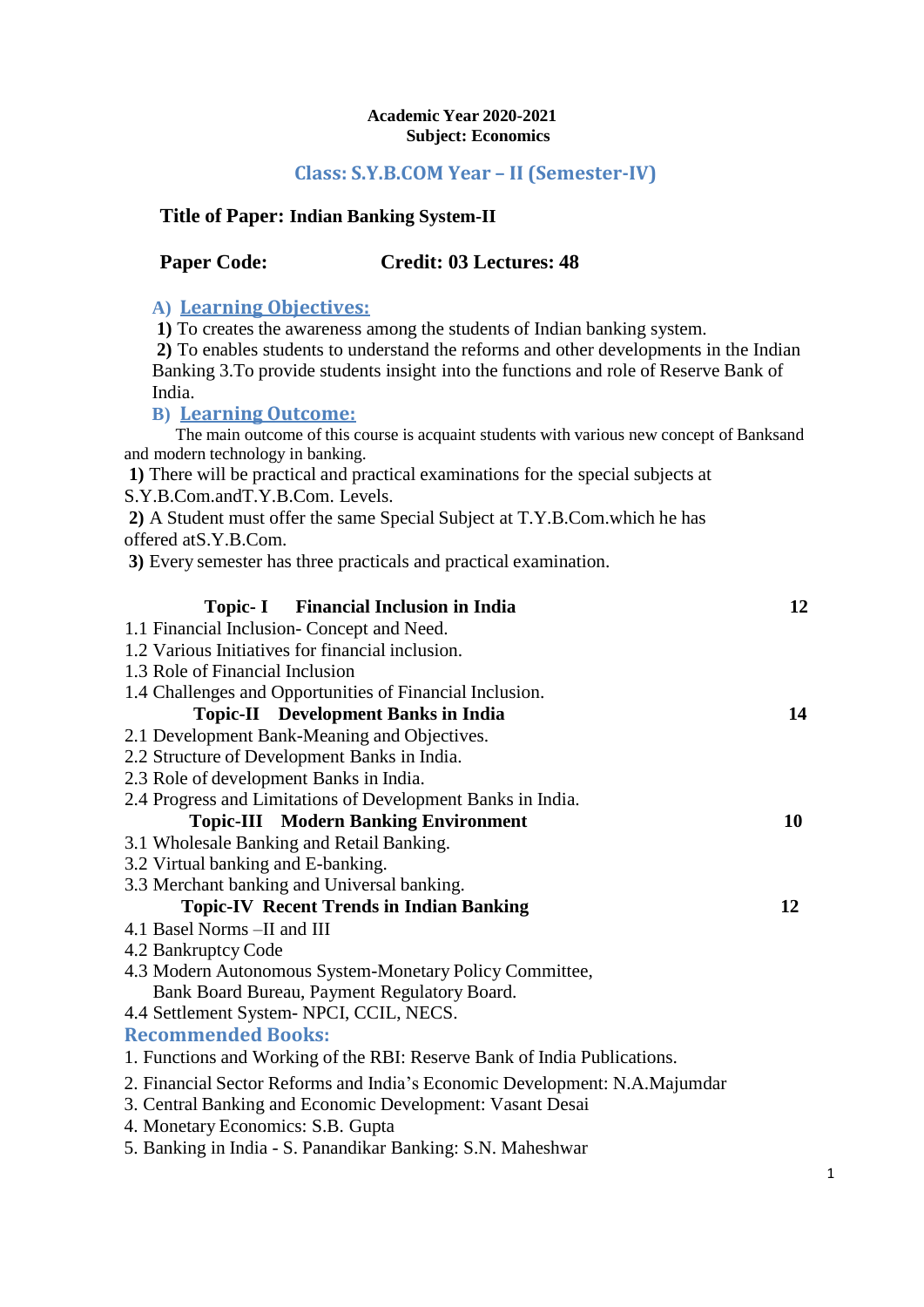### **Class: S. Y. B. Com. (Semester- IV)**

**Paper Code: COMCWA2406B**

#### **Paper: II Title of Paper: Cost and Works Accounting Special Paper-II Credit: 3 Credits No. of lectures: 48 Objectives:**

- 1. To Impart the Knowledge of Ascertainment of Material and Labour Cost Demonstrate how materials, labor and overhead costs are added to a product at each stage of the production cycle.
- 2. Describe materials control and material control procedures
- 3. Describe the special labor cost problems that exist and how accounting can help to solve them.

## **Learning Outcome:**

- 1. Demonstrate how materials, labor and overhead costs are added to a product at each stage of the production cycle.
- 2. Describe materials control and material control procedures
- 3. Describe the special labor cost problems that exist and how accounting can help to solve them.

| Unit No. | <b>TOPIC</b>                                                                  | <b>Periods</b> |
|----------|-------------------------------------------------------------------------------|----------------|
|          | <b>Unit 1 Material Accounting</b>                                             | (16)           |
|          | 1.1. Stores Location and Layout.                                              |                |
|          | 1.2 Types of Stores Organization.                                             |                |
|          | 1.3 Classification and Codification of Material.                              |                |
|          | 1.4 Stores and Material Records Bin Card, & Store Ledger etc.                 |                |
|          | 1.5 Issue of Material and Pricing Methods of Issue of Material:               |                |
|          | a. FIFO.                                                                      |                |
|          | b. LIFO.                                                                      |                |
|          | c. Simple Average Methods.                                                    |                |
|          | d. Weighted Average Methods.                                                  |                |
|          | 1.7. Stock valuation, Use of computer in store Accounting.                    |                |
|          | <b>Unit 2 Inventory Control</b>                                               | (08)           |
|          | 2.1. Stock Taking, Periodic and Perpetual Method.                             |                |
|          | 2.2.ABC Analysis.                                                             |                |
|          | 2.3. Inventory Ratios.                                                        |                |
|          | Unit 3 Labour Cost, Remuneration and Incentives                               | (16)           |
|          | 3.1. Records & Methods of Time Keeping and Time Booking study of new methods, |                |
|          | <b>3.2. Methods of Remuneration-</b>                                          |                |
|          | ❖ Time Rate System,                                                           |                |
|          | ❖ Piece Rate system,                                                          |                |
|          | ❖ Taylor's Differential Piece rate System.                                    |                |
|          | 3.3. Incentive Plan                                                           |                |
|          | ❖ Halsay Premium Plan,                                                        |                |
|          | ❖ Rowan Premium Plan.                                                         |                |
|          | ❖ Group Bonus Schemes.                                                        |                |
|          | <b>Unit 4 Overheads-</b>                                                      | (08)           |
|          | 4.1. Meaning and definition of overheads.                                     |                |
|          | 4.2. Classification of overheads                                              |                |
|          | <b>Total Periods</b>                                                          | 48             |

1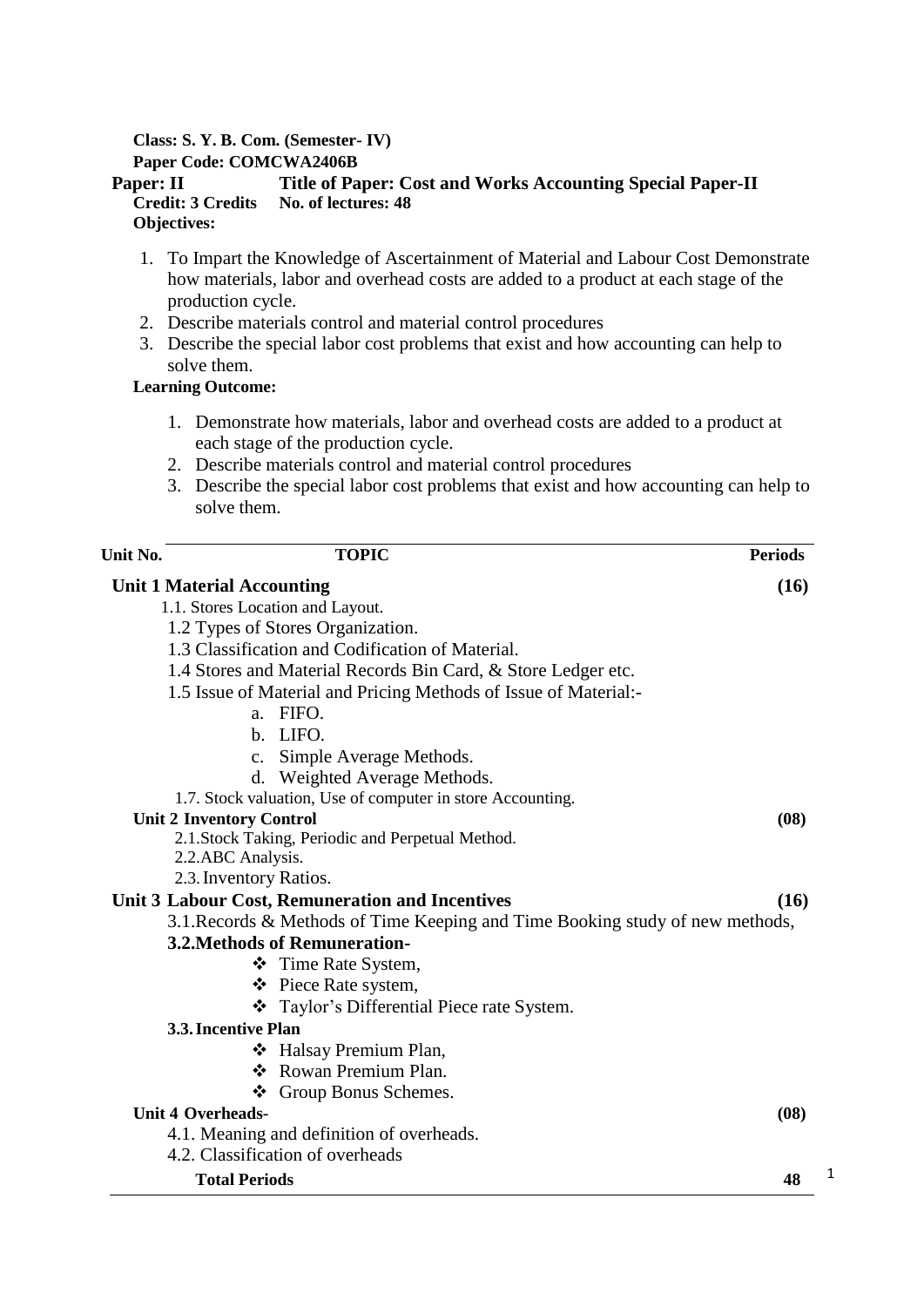#### **Recommended Books :**

1.S.P. Lyengar - Cost Accounting Principles and Practice, Sultan Chand , & Sons Accounting Taxman's, New Delhi.

2.M.N. Arora - Cost Accounting Principles and Practice Vikas Publishing House Pvt.Ltd. New Delhi.

3.S.N. Maheshwari and S.N.Mittal- Cost Accounting, Theory and Problems, Mahavir book Depot, New Delhi

4.B.L. Lall and G.L. Sharma - Theory and Techniques of CostAccounting. Himalaya Publishing House, New Delhi.

5.V.K. Saxena and Vashista - Cost Accounting – Text book. Sultan Chand and Sons – New Delhi

6.V.K. Saxena and Vashista - Cost Audit and Management Audit.Sultan Chand and Sons – New Delhi

7.Jain and Narang - Cost Accounting Principles and Practice. Kalyani Publishers 8.N.K. Prasad - Principles and Practice of Cost Accounting Book Syndicate Pvt. Ltd.,Calcutta.

9.N.K. Prasad - Advanced Cost Accounting Syndicae Pvt Ltd., Calcutta.

10.R.K. Motwani - Practical Costing. Pointer Publisher,Jaipur

11.R.S.N. Pillai and V. Bhagavati - Cost Accounting.

12.Hornefgrain and Datar - Cost Accounting and Managerial Emphasis.

13.Cost Accounting - Bhatta HSM, Himalaya Publication

14.Cost Accounting - Prabhu Dev, Himalaya Publication

15Advanced Cost Accounting - Made Gowda, Himalaya Publication

#### **Journals -**

1.Cost Accounting Standards - The ICWA of India,

Calcutta2.Management Accountant - The ICWA of India,

**Calcutta** 

**Website** - [icwaijournal@hotmail.com](mailto:icwaijournal@hotmail.com)

CD: -On Cost-Sheet Prepared by Asian Center for Research and Training, Pune. Trimurti, 27B, Damle Complex, Hanuman Nagar, Senapati Bapat Road, Pune-16 [director\\_acrtpune@yahoo.co.in](mailto:director_acrtpune@yahoo.co.in)